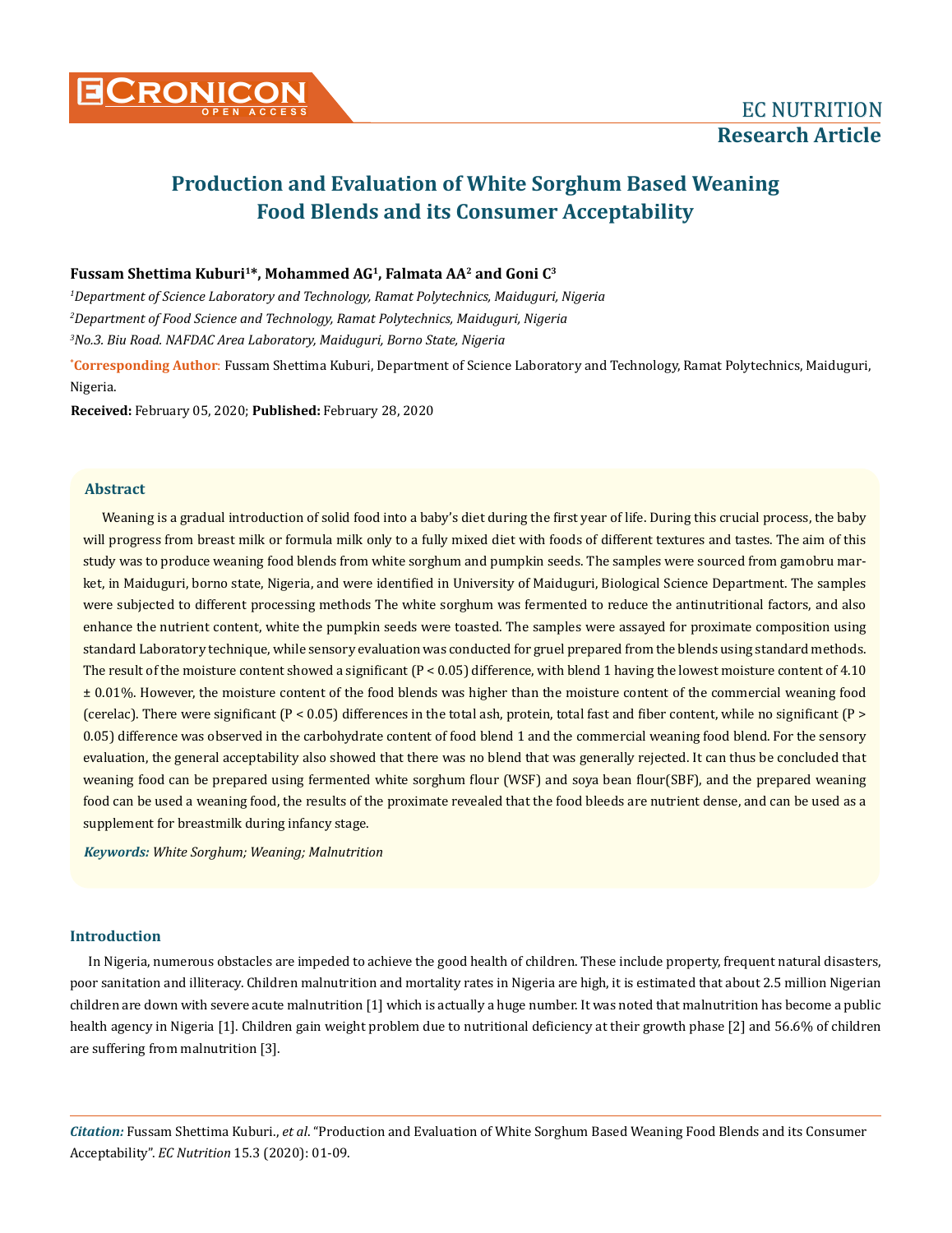02

Problem energy malnutrition (PEM) is a form of malnutrition and it increases risk of infection [4]. Malnourished children have severe breakouts of Diarrhea and higher risk of pneumonia than doing well-nourished children, this is a serious problem because any nutrient deficiency impairs the body's resistance to infection (Scrimsha and Sangiovanni, 1997).

In addition to mortality and morbidity childhood under-nutrition has long term effects on health, well-being and productivity [5]. Chronic under-nutrition is childhood impairs cognitive and physical development putting children at health risk for the remainder of their lives.

To prevent (PEM) during wearing, blundered flours such as sweet-potatoes and soybeans are common supplementary foods for malnourished children in some other African countries [6]. These blended flours are made from locally available, low cost ingredients, which are culturally and organoleptically acceptable by mothers and consumers in Africa countries [7]. Sensory testing of products from these blended flours has been done to establish product acceptability in different African countries like Nigeria and Ghana [8].

Weaning food is intended to bridge the wide gap between infant's breastfeeding and adult [9]. The term "to wean" means simply to accuse tom a baby, to food other than its mothers' milk. So weaning period is ultimately defined as the whole period during which breast milk is being replaced by other food which is very important. Additionally, commercial weaning foods are priced beyond the reach of the majority of the population in less developed countries. These foods are mostly manufactured using high technology and sold in sophisticated fancy packing [10]. Hence, these foods are too expensive for low income families, it is very difficult for them to provide their children with imported weaning food. Considering these entire problems an attempt has been taken to prepare weaning food from available sources, and to evaluate the nutritional composition and sensory attributes of the prepared to wean food from sweet potato and soybeans. In Nigeria children are found to be malnourished during the critical period of weaning and commercial weaning foods are mostly manufactured using high technology and sold in sophisticated packages which are too expensive for low income families, considering these problem an attempt has been made to prepare to wean food from available source.

## **Methodology**

## **Sample collection**

White sorghum pumpkin seeds were obtained from Gamboru Market in Maiduguri Borno state, Nigeria. The samples were identified in University of Maiduguri, Department of Biological Science, by botanist.

#### **Preparation of food materials**

#### **Preparation of white sorghum**

The grains were fermented as described by Kulkarni., *et al* (1991). About 500g of the white sorghum samples were soaked in a plastic bucket containing 300 ml of distilled water and steeped for one hour at room temperature (28 ± 2°C). The steeped water was discarded by decantation and the grains were fermented for 72 hours, after fermentation, the samples were sun dried for 2 - 3 days by putting it in a sterilized tray pan. The white sorghum grains were milled using a disc attrition mill (hunt No.2A Premier Mill hunt and Co, UK) to an average particle size of less than 0.3mm. The mill grain was then sieved through a fine mesh (5 mm) to obtain the wheat flour.

#### **Preparation of pumpkin seed flour**

The pumpkin seeds were sorted for dirt, defects and insects, washed with water and sundried to a constant weight and ground into a fine powder. The milled seeds were sieved through a 0.5 um mesh screen which gives the pumpkin seed flour.

#### **Formulation of weaning foods**

The formulation of weaning food was generally based on this assumption that the child consumes an average of 100g per day from this basis the formulation of weaning foods formulations was obtained using Pearson square method. were given in table 1. Then the prepared white sorghum-based weaning food blends were packed in polythene bag, sealed and store at room temperature.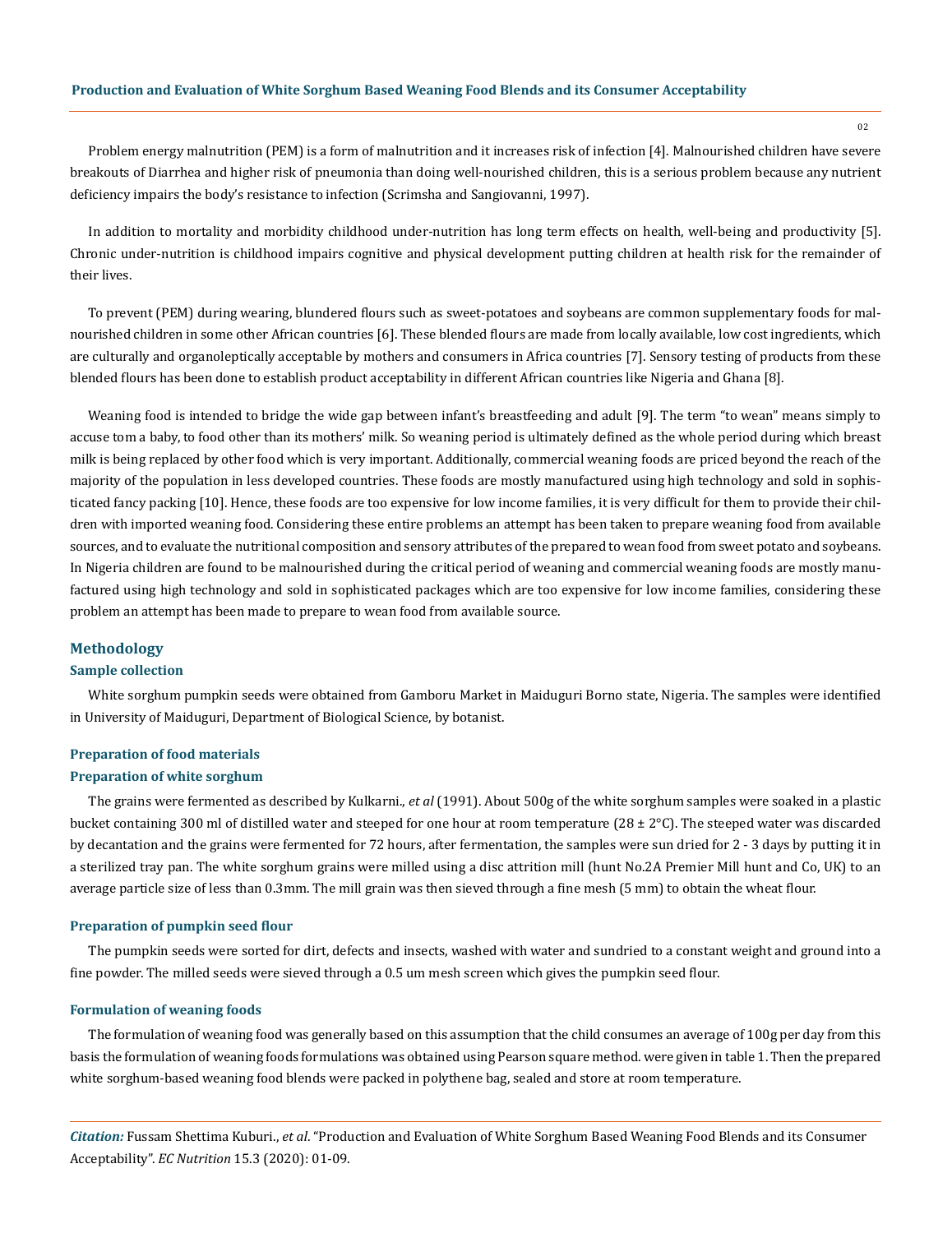| <b>Sample</b>           | <b>Blends</b> |            |              |  |
|-------------------------|---------------|------------|--------------|--|
|                         | <b>WSF</b>    | <b>PSF</b> | <b>Total</b> |  |
| $Cerelac^{\circledast}$ |               |            | 100          |  |
| Blend 1                 | 70            | 30         | 100          |  |
| Blend                   |               | 40         | 100          |  |

*Table 1: Formulation of weaning food blends. Key: WSF: White Sorghum Flour; PSF: Pumpkin Seed Flour.*

#### **Proximate analysis**

Proximate analysis was carried out according to standard method described by AOAC (2006) to determine the moisture content, ash content, crude protein, crude fibre, fat content, dry matter as well as carbohydrate composition of the blends. The respective methodology for each of the stated parameters is given below.

# **Determination of moisture content (Oven drying method)**

#### **Principle**

This method is based on the loss of moisture on drying at an oven temperature of 105ºC. Besides water, the loss will include other matter volatile at 105ºC.

# **Procedure**

A clean flat dish made of silica was dried in an oven and cooled in desiccators. The cooled dish was then being weighed (W1). Sample (5 grammes) was introduced and spread into the dish and weighed accurately (W2). The dish and its content were transferred into an air oven at 105ºC to dry for 3 hours using a pair of tongs. The dish was then transferred into a pipette and allowed to cool before weighing. The dish was returned to the oven for half an hour and again cooled in the desiccators and weighed. This process was repeated until a constant weight was attained (W3).

Moisture Content = (W2 - W3) x 100 (W2 - W1)

#### **Determination of ash content (Gravimetric method)**

# **Principle**

The organic component of food is burnt off in the oven. The residue is ash which consists of the inorganic components in the form of their oxides.

# **Procedure**

A silica dish was cleaned, ignited, cooled (in a pipetted) and weighed (W1). Test substance (5 grams) labeled W2 was weighed accurately directly into the silica dish. Using a pair of tongs, the weighed samples were placed in a muffle furnace and the temperature was set 500ºC until fully turned ash (grey colour of ash). Upon ashing, the dish with the ash was removed from the furnace and kept in a desiccator to cool before weighing (W3).

$$
\% \text{ Ash} = \frac{(W3 - W1) \times 100}{(W2 - W1)}
$$

03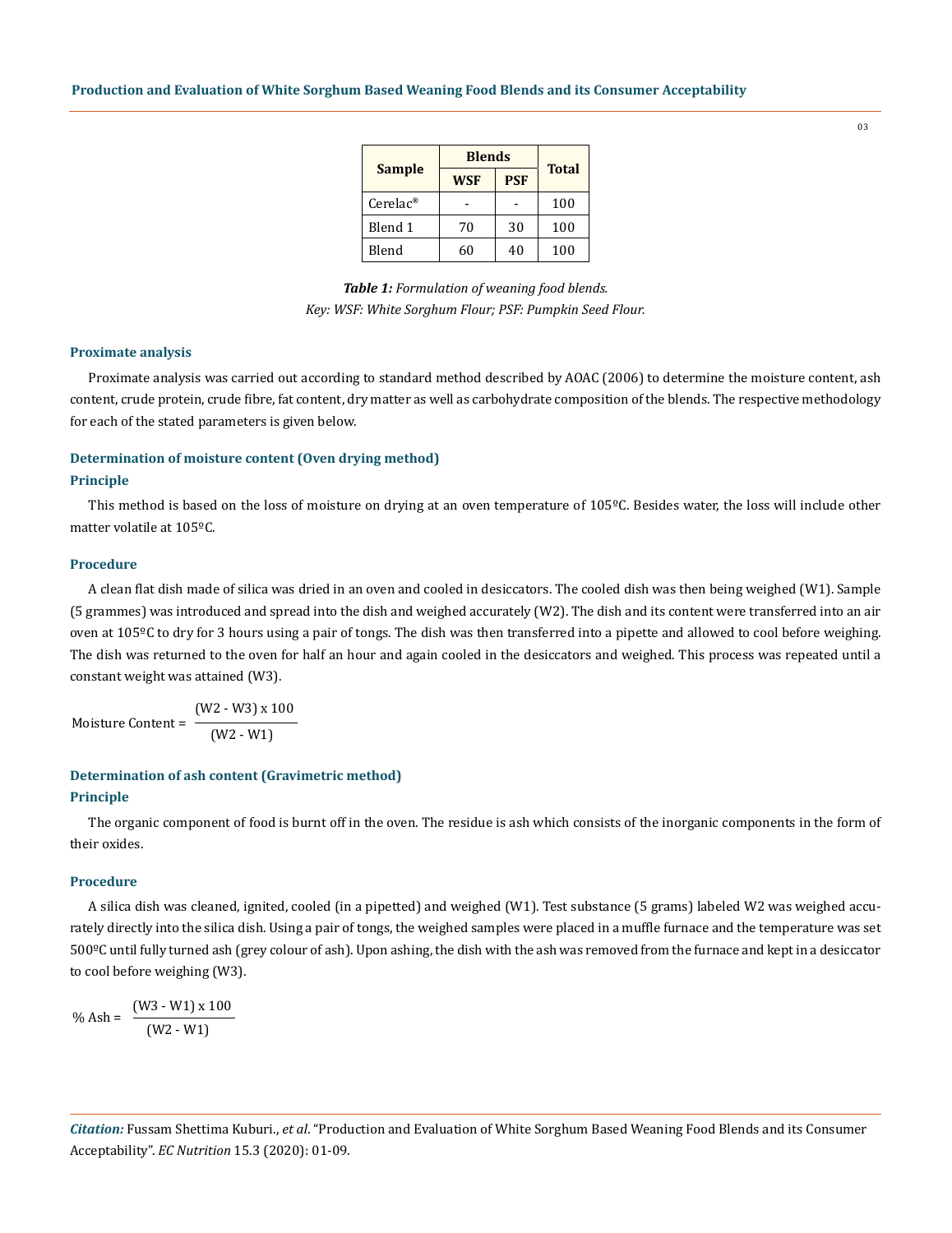#### **Determination of fibre contents**

Two grammes (2g) of the sample was weighed and transferred into 250 ml quick conical flask, 100ml of the digestion mixture was added and refluxed with occasional shaking for 45 minutes. The mixture was filtered through ashless filter paper using gentle suction. This was washed with 100 ml of boiling water and 50 ml of alcohol followed by 50 ml of petroleum ether. The filter paper with the sample was dried at 100°C to constant weight. The filter paper was weighed to obtain the weight of the residue. The residue was then put in a crucible which was already weighed and turned ash at 600°C in a muffle furnace for 4 hours. The crucible was then removed and placed in a desiccator to cool after which it was weighed again. The percentage of crude fiber was calculated using the relation below:

% of crude fibre = 
$$
\frac{C-F X 100}{2g}
$$

Where

- b = Weight of paper +residue
- a = Weight of paper alone
- C=b-a = Weight of residue
- e = Weight of dish + ash
- d = Weight of dish alone

 $f=e-d = Weight of ash$ 

C-f = Weight of crude fibre

# **Determination of fat content (Soxhlet extraction method) Principles**

Gravimetric estimation of fat from a dry powdered solid after a continuous extraction with light organic solvent (Petroleum ether, 40  $-60^{\circ}$ C).

## **Procedure**

Five grammes (5g) of the samples were accurately weighed (W) using a weighing dish. The flat bottom flask was weighed (W1) before the extractor was mounted on it. The thimble was held half way into the extractor and the weighed sample was carefully transferred into the thimble. The weighing dish was rinsed with petroleum ether and poured into the thimble. The thimble was plugged with cotton wool and dropped fully into the extractor. The solvent was thereafter poured to reach about two thirds of the volumes of the flask and continuous extraction has taken place for five hours. When extraction is completed, the solvent was evaporated on water bath at 60°C followed by drying of the residue. The flask and residue was cooled and weighed (W2).

% Fat = 
$$
\frac{(W2 - W1) \times 100}{W}
$$

# **Determination of protein content (Kjeldahl method) Principle**

This method will not include nitrogen from nitrites and nitrates but will include nitrogen from protein, alkaloid, nucleic acids, etc. The organic matter is oxidized by concentrated Sulphuric acid in the presence of catalyst and the Nitrogen converted to Ammonium Sulphate.

Protein determination involves three major stages; they include:

• Digestion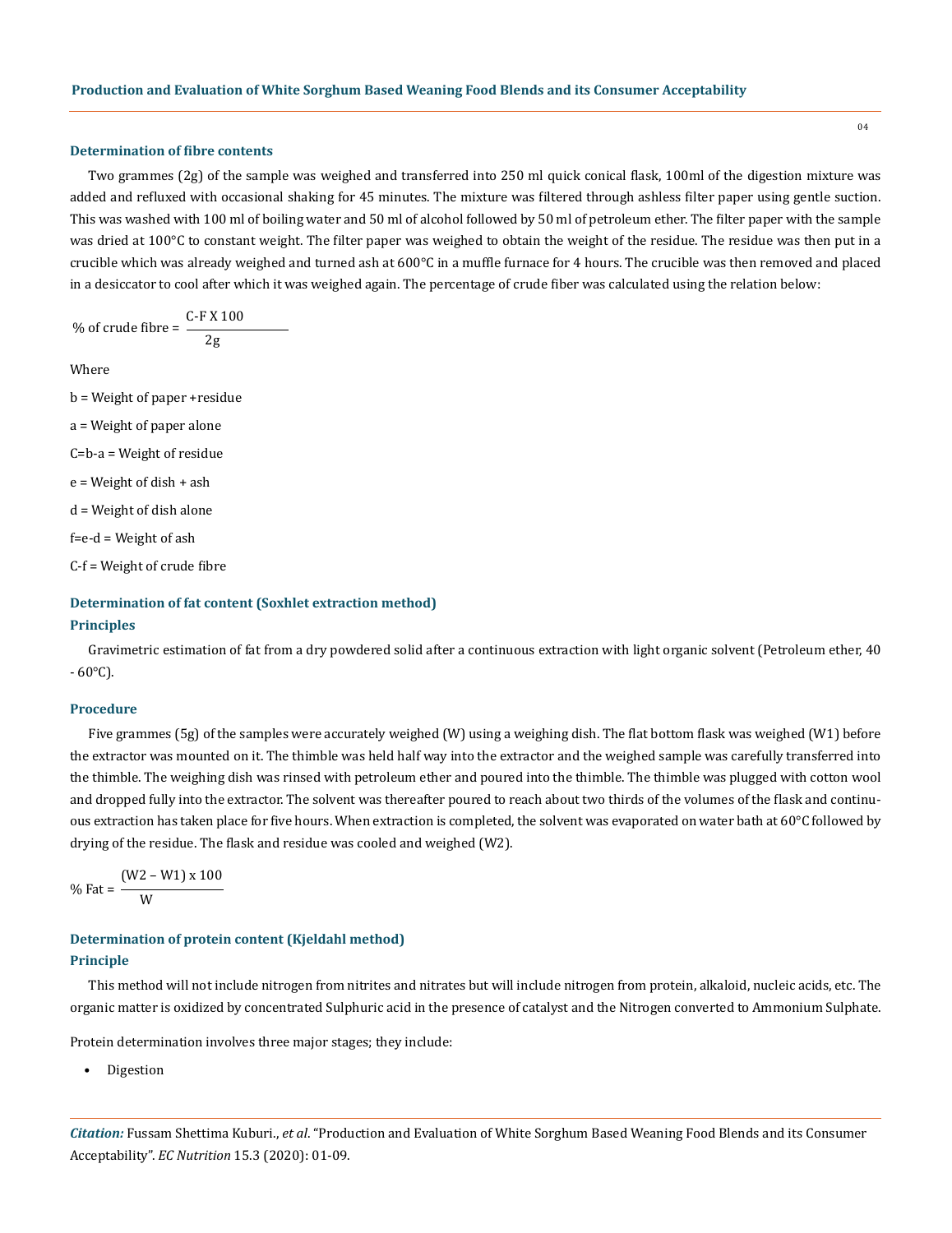- Distillation
- **Titration**

## **Digestion of sample**

Two grams (2g) of sample was weighed into a digesting tube (Kjedahl digestion tubes) and twenty mills (20 ml) of sulphuric acid were added. The digester was connected and allowed to run for 3 hours. Fifty mills (50 ml) of 40 % NaOH was added, and the volume was made up to 100 ml using distilled water.

## **Distillation**

Five milliliters (5 mls) of Borate (2%) was introduced into a conical flask and 3 drops of bromocresol and methylene indicator was added into the conical flask. Five milliliters of digested sample were introduced into the distillation flask through the funnel and twenty (20 mls) of 40% NaOH was also added into the distillation flask. All the inlets were closed. The conical flask containing the borate and mixed indicators was placed at the extended tube (outlet) of the distillate unit and seventy-five (75 mls) of the distillation was collected into the conical flask. This is to be titrated with the standard 1M HCl.

#### **Standardization of HCl**

Five milliliters (5 mls) of ammonium solution will be pipetted and distilled with about fifteen milliliters (15 mls) of 40% NaOH solution. The liberated ammonia will be collected in a conical flask containing five milliliters (5 mls) of 2% boric acid and 4 drops of mixed indicator. The ammonia solution will be titrated with the standard 0.1m HCl. The amount of HCl required for the titration will be the acid factor that will be used in the calculations of crude protein content.

The percentage protein will be calculated using the formula:

% protein = A X N X F X 14.007 Weight of sample x aliquot taken

Where: A = Volume of the acid used

N = Molarity of the acid

 $F = Factor 6.25$ 

## **Determination of carbohydrate content (By difference)**

The carbohydrate contents were determined by differences obtained after the subtraction of total crude protein, fat, ash and crude fibre from the total dry matter.

% of carbohydrate =  $100 - (% Moisture + % protein + % fat + % ash + % crude fibre)$ 

## **Determination total energy content (Formular method)**

The total energy values were determined according to the method of Mahgoub (1999) using the formula:

Total energy (Kcal/100g = (% available carbohydrate x 4) (% protein x 4 + (% fat x 9).

#### **Sensory evaluation**

Sensory evaluation was conducted for each of the formulations. A total of 10 panelists, w participated in this study. Samples were evaluated in a soundproof, humidity-controlled sensory room. A total of three replications were completed. High protein diet food samples were placed in 20 ml white plastic cups with lids. All cups were coded with three-digit random numbers, served at room temperature and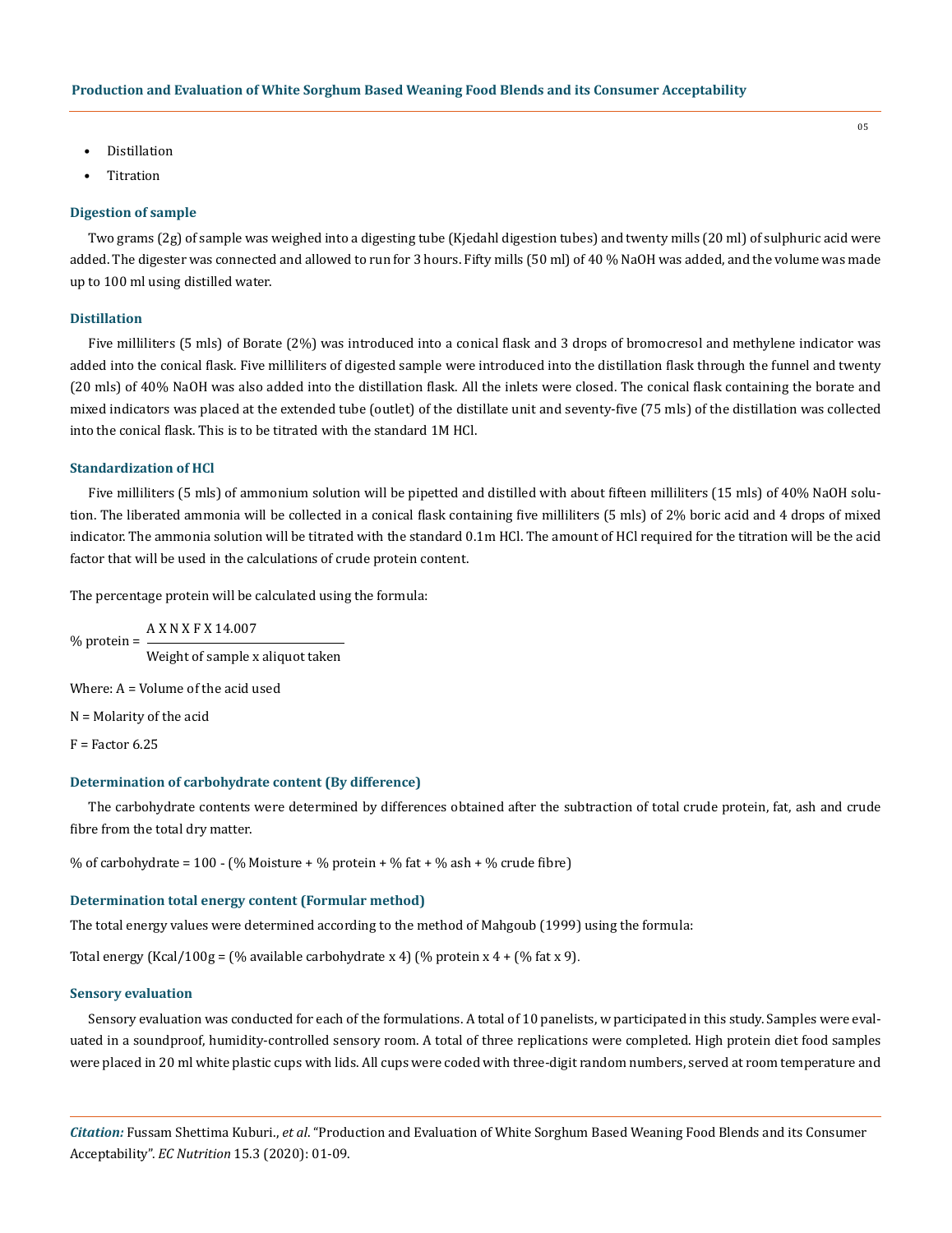06

the order of serving for each judge was randomized. Panelists were instructed to remove the lid and reconstitute the samples with warm water (50°C) to 20 % total solids concentration. The judges evaluated the samples for color, appearance, flavor, odor, texture and overall acceptance on a 9-point scale ranging from like extremely (9) to dislike extremely (1).

# **Result**

The table 2 below shows the result for the proximate analysis of weaning food prepared from white sorghum potato and soybeans and commercial weaning food (cerelac). The result of the moisture content showed a significant  $(P < 0.05)$  difference, with blend 1 having the lowest moisture content of  $4.10 \pm 0.01$ %. However, the moisture content of the food blends was higher than the moisture content of the commercial weaning food (cerelac). There were significant  $(P < 0.05)$  difference in the total ash, protein, total fast and fibre content, while no significant (P > 0.05) difference was observed in the carbohydrate content of food blend 1 and the commercial weaning food blend.

| <b>Sample</b>            | <b>Blend 1</b>                 | <b>Blend 2</b>                 | $Cerelac$ <sup>®</sup>         |  |
|--------------------------|--------------------------------|--------------------------------|--------------------------------|--|
| Moisture (%)             | $5.34 \pm 0.02$ <sup>a</sup>   | $4.10 \pm 0.01^{\rm b}$        | $2.06 \pm 0.01$ <sup>c</sup>   |  |
| Ash $(\%)$               | $2.93 \pm 0.01$ <sup>a</sup>   | $3.98 \pm 0.02^b$              | $3.58 \pm 0.02$ <sup>c</sup>   |  |
| Protein (%)              | $18.01 \pm 0.02$ <sup>a</sup>  | $19.61 \pm 0.01^{\rm b}$       | $16.89 \pm 0.01$ <sup>c</sup>  |  |
| Fat $(\%)$               | $7.61 \pm 0.01$ <sup>a</sup>   | $5.11 \pm 0.02^{\rm b}$        | $5.42 \pm 0.01$ <sup>c</sup>   |  |
| Fibre $(\%)$             | $3.75 \pm 0.03$ <sup>a</sup>   | $4.73 \pm 0.01^{\rm b}$        | $3.29 \pm 0.02$ <sup>c</sup>   |  |
| Carbohydrate (%)         | $62.39 \pm 0.21$ <sup>a</sup>  | $55.47 \pm 0.13^b$             | $68.76 \pm 0.02$ <sup>c</sup>  |  |
| Total Energy. k/cal/100g | $390.09 \pm 0.21$ <sup>a</sup> | $346.31 \pm 0.31$ <sup>b</sup> | $391.38 \pm 0.23$ <sup>a</sup> |  |

*Table 2: Proximate composition of food blends.*

*Key: Blend 1 = 70% white sorghum: 30% pumpkin seeds; Blend 2 = 60% white sorghum: 40% pumpkin seeds.*

#### **Sensory evaluation**

Table 3 showed the results of organoleptic assessment for the different food blends. And commercial food blend. The result of rating for taste as shown in the table ranged from (47.05 - 89.0) for the blends. The food blends 1 - 2 had a value of 7.05 and 7.30 respectively, while the commercial food blend (Cerelac) had 90. The differences were significant  $(P < 0.05)$ . The odour rating ranged 6.40 - 7.05 for the blends. The commercial blend (Cerelec®) recorded highest value of 8.75. The result of the colour rating also ranged from (7.45 - 8.98). The food blend 1had the highest value, but lower than the commercial control blends. There were no significant (P > 0.05) difference in the texture and overall acceptability rating of food blends 1 and 2, the higher values for the texture and overall acceptability was observed in the commercial control.

|                      | <b>Taste</b>                 | <b>Flavour</b>               | <b>Colour</b>              | <b>Texture</b>               | <b>Overall Acceptability</b> |
|----------------------|------------------------------|------------------------------|----------------------------|------------------------------|------------------------------|
| Blend 1              | $7.30 \pm 0.13$ <sup>a</sup> | $7.05 + 0.17a$               | $7.90 \pm 0.19^{\circ}$    | $7.85 \pm 0.20^{\circ}$      | $7.45 \pm 0.17^{\circ}$      |
| Blend 2              | $7.05 + 0.15$ <sup>a</sup>   | $6.40 \pm 0.22^{\rm b}$      | $7.45 + 0.20$ <sup>a</sup> | $7.80 \pm 0.21$ <sup>a</sup> | $7.30 \pm 0.24$ <sup>a</sup> |
| $Cerelace^{\otimes}$ | $9.0 \pm 0.13^b$             | $8.75 \pm 0.01$ <sup>c</sup> | $8.98 \pm 0.02^{\rm b}$    | $8.85 \pm 0.12^{\circ}$      | $9.00 \pm 0.02^{\rm b}$      |

| Table 3: Sensory evaluation of food blends. |  |  |  |  |  |
|---------------------------------------------|--|--|--|--|--|
|---------------------------------------------|--|--|--|--|--|

# **Discussion Proximate composition**

The low moisture contents observed in the food blends and the commercial weaning food is a good indicator of their potential to have longer shelf life. This is in accordance with the findings of Adebayo-Oyetora., *et al.* [11] and Laminu., *et al* [12]. The low moisture content of food products inhibits biochemical activities of invading microorganisms and therefore, prevents food spoilage during storage [13].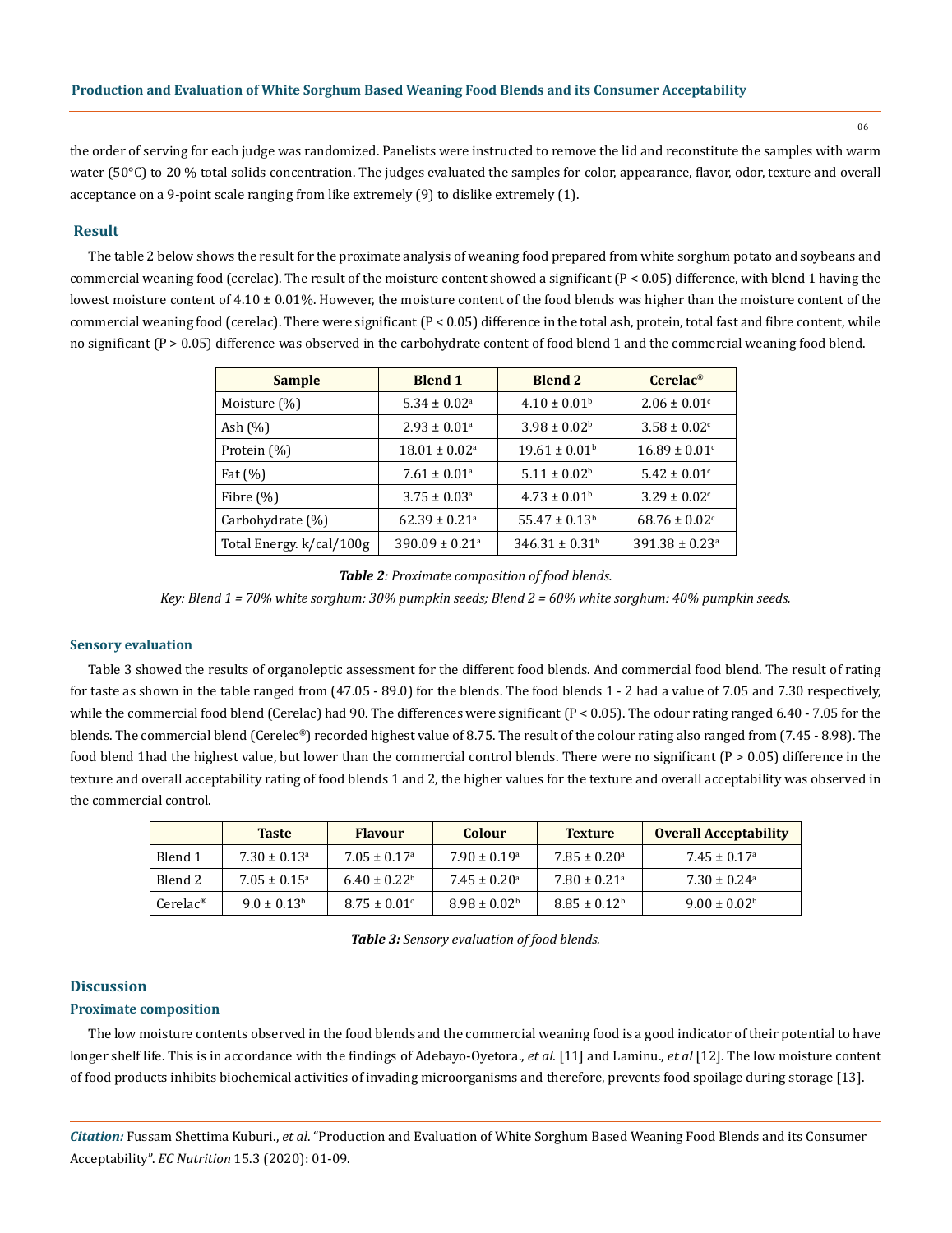The protein content of the food blends was higher than that of the commercial control blend and met the recommended daily Allowance (RDA) of infants of 0 - 1 year. The blending of two or more cereal and legumes with fish meal complement each other is a key feature of food. The high protein contents of these blends are as a result of blending with high proportion of soya bean. According to FOA/WHO [14] Codex Alimentarius standard for food blends, the protein contents of food blend should range from 14.52 - 37.70 g/100g for maximum complementation. In this research, the protein content of the food blends was above the FAO/WHO limits. Thus, the formulations can be used as an alternative for the management of protein-energy malnutrition.

The fat contents of the food blends correspond to the recommended fat levels for malnourished which should be less than 10%. The fat contents of a food can affect its shelf life stability. This is because fat can undergo oxidative deterioration, which leads to food spoilage. Hence, the food blend with a high fat content is more liable to spoilage than one with o lower fat content. High dietary fibre contents have been reported to impair protein and mineral digestion and absorption in human nutrition. Hence, low fibre blend are suitable for the management of kwashiorkor which requires adequate intake of protein and mineral. All the food blends exhibit low fibre contents.

The carbohydrate contents of the food blends and the commercial control blend were lower than the lower limit for carbohydrates  $(41.3 - 73.79 g/100g)$  of the Codex Alimentarius standard. For all the food blends, both prepared and the commercial, the energy density per 100g of the dry food was lower than the maximum energy (483.9 kcal/100g) recommended in the Codex Alimentarius standard for weaning foods.

#### **Sensory evaluation**

The mean scores for taste of food blends 1 and 2 were generally acceptable. However, in comparison with the commercial weaning food blends, the commercial blends were prepared more The best score rating of the control diet would be as a result of flavouring addition in the product. Children especially the malnourished are likely to reject unflavoured foods. Therefore, to further improve the taste ratings, flavor enhancer might need to be incorporated into the formulated samples.

The sample rating score for flavour showed that the blends were also generally acceptable. Generally, the mean scores for colour of all the food blends were accepted showing that judged by this sensory evaluation. The texture rating also showed that the food blends were highly accepted. The texture is very important, as it would determine the amount of food an infant would consume, because infant can only swallow a smooth gruel and not a coarse product. Formulations with a considerable amount of ground fish were list judged by this sensory attribute.

The results for overall acceptability attained by Oyarekua [15] from diet obtained from co-fermented maize, sorghum and cowpea were higher than those obtained in this study ranging from 5.8 - 8.5. The factors affecting the general acceptability are the taste, flavour, colour and texture, of the diets. The higher general acceptability rating of control diet could be attributed to additional flavourings, colouring and sophisticated processing of raw materials. The general acceptability also showed that there was no blend that was generally rejected [16-26].

# **Conclusion**

In Nigeria, the weaning foods are important to overcome the problem of malnutrition of infants and babies during weaning periods. But these foods are too expensive for low income people. So, it is important to prepare weaning food from locally available raw materials because commercial weaning food is gradually getting out of reach of these families. Developing a technology to prepare weaning food from low-cost materials drawn lots of attention now in the country. From this research work, it can thus be concluded that weaning food can be prepared using fermented white sorghum flour (WSF) and soya bean flour (SBF), and the prepared weaning food can be used a weaning food, the results of the proximate revealed that the food bleeds are nutrient dense, and can be uses as a supplement for breastmilk during infancy stage.

*Citation:* Fussam Shettima Kuburi., *et al*. "Production and Evaluation of White Sorghum Based Weaning Food Blends and its Consumer Acceptability". *EC Nutrition* 15.3 (2020): 01-09.

07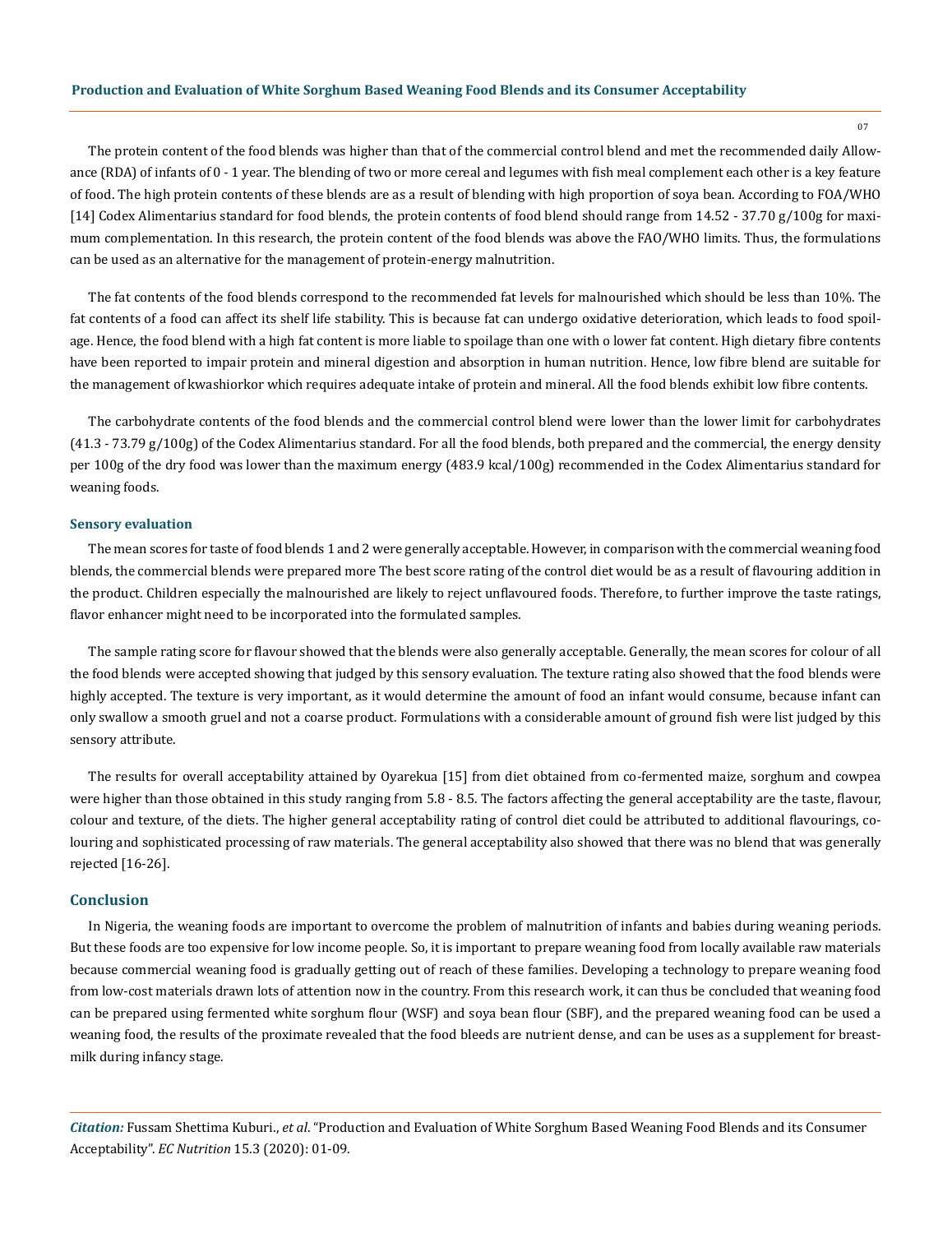## **Recommendation**

The result obtained indicates that the prepared food from white sorghum and pumpkin seeds is rich in protein content and even higher than that of the commercial weaning food blend (Cerelec®). The analysis also shows that the food is nutritious. Therefore, the food should be recommended for infants as an alternative to the high cost commercial weaning food blends.

# **Bibliography**

- 1. [World Health Organization WHO. WHO working group on infant growth and evaluation of infant growth".](https://www.who.int/nutrition/publications/evaluation_infant_growth/en/) *The use into Preparation of [Anthropometry](https://www.who.int/nutrition/publications/evaluation_infant_growth/en/)* (2016).
- 2. [Rayhan MI and Khan MSH. Factor causing malnutrition among under -5- in Bangladesh \(2006\).](https://www.researchgate.net/publication/26564294_Factors_Causing_Malnutrition_among_under_Five_Children_in_Bangladesh)
- 3. Rahman A and Chowdhury S. "Nutrition status f under five children in Nigeria" (2009).
- 4. Stephenson L., *et al*[. "Global malnutrition".](https://www.ncbi.nlm.nih.gov/pubmed/11386691) *Parasitology* 121 (2000): 55-S22.
- 5. [Kravdal Q kodzi. "Children stunting in sub-saharan Africa is there and externality effect of high fertility".](https://www.demographic-research.org/volumes/vol25/18/default.htm) *Demographic Research* 25 [\(2011\): 565-594.](https://www.demographic-research.org/volumes/vol25/18/default.htm)
- 6. Lagrone L., *et al*[. "Locally produced ready -to- use supplementary food is an effective treatment of moderate acute malnutrition is an](https://www.ncbi.nlm.nih.gov/pubmed/20522296)  operational setting". *[International Pediatric International Child Health](https://www.ncbi.nlm.nih.gov/pubmed/20522296)* 30 (2010): 103-108.
- 7. Seibel W. "Definition of composite flours" (2007).
- 8. Olapade AA., *et al*. "Physic-chemical properties and consumer acceptance of instance procoder for complementary". *Food Science and Technology* 2 (2012): 102-106.
- 9. Nout RJM. "Processed weaning food for tropical climate". *[International Journal of Food Science and Nutrition](https://www.tandfonline.com/doi/abs/10.3109/09637489309027545)* 43 (1993): 213-221.
- 10. Brandtazaeg B., *et al*[. "Dietary bulk as limiting factor for nutrient intake in pre-school children".](https://www.ncbi.nlm.nih.gov/pubmed/7288909) *Journal of Tropic Science* 27 (1981): [184-249.](https://www.ncbi.nlm.nih.gov/pubmed/7288909)
- 11. Adebayo-Oyetoro OA., *et al*[. "Production and quality evaluation of complementary food formulated from fermented sorghum, walnut](http://www.m.elewa.org/JABS/2012/54/6.pdf)  and ginger". *[Journal of Applied Bioscience](http://www.m.elewa.org/JABS/2012/54/6.pdf)* 54.3 (2012): 3901-3910.
- 12. Laminu Hauwa Hajjagana., *et al*[. "Evaluation of the chemical composition, anti-nutrients and mineral element level of a composite](https://www.researchgate.net/publication/269995626_Evaluation_of_the_chemical_composition_anti-nutrients_and_mineral_element_level_of_a_composite_meal_from_pearl_millet_wheat_cowpea_and_groundnut)  [meal from pearl millet, wheat, cowpea and groundnut".](https://www.researchgate.net/publication/269995626_Evaluation_of_the_chemical_composition_anti-nutrients_and_mineral_element_level_of_a_composite_meal_from_pearl_millet_wheat_cowpea_and_groundnut) *Sky Journal of Food Science* 3.6 (2014): 061-070.
- 13. [Ijarotimi OS and Keshinro OO. "Determination of nutrient composition and protein quality of potential complementary foods formu](https://content.sciendo.com/view/journals/pjfns/63/3/article-p155.xml)[lated from combination of fermented popcorn, Africa locust and bambara groundnut seed flour".](https://content.sciendo.com/view/journals/pjfns/63/3/article-p155.xml) *Journal of Food and Nutrition Science* [63.3 \(2013\): 155-166.](https://content.sciendo.com/view/journals/pjfns/63/3/article-p155.xml)
- 14. FAO/WHO. Protein Advisory Group (PAG) of the United Nations. PAG Guideline No 8. Protein Rich Mixtures for Use as Weaning Food., New York: FAO/WHO/UNICEF (2017).
- 15. [Oyarekua MA and Eleyinmi AF. "Comparative evaluation of the nutritional quality of corn, sorghum and millet ogi prepared by modi](http://agris.fao.org/agris-search/search.do?recordID=FI2007029189)fied traditional technique". *[Food Agricultural Environment](http://agris.fao.org/agris-search/search.do?recordID=FI2007029189)* 2.2 (2004): 94-99.
- 16. [American Academy of pediatrics. longer breast feeding leads to better protection \(2010\).](https://www.aap.org/en-us/about-the-aap/aap-press-room/Pages/Longer-Breastfeeding-leads-to-Better-Protection.aspx)

*Citation:* Fussam Shettima Kuburi., *et al*. "Production and Evaluation of White Sorghum Based Weaning Food Blends and its Consumer Acceptability". *EC Nutrition* 15.3 (2020): 01-09.

08